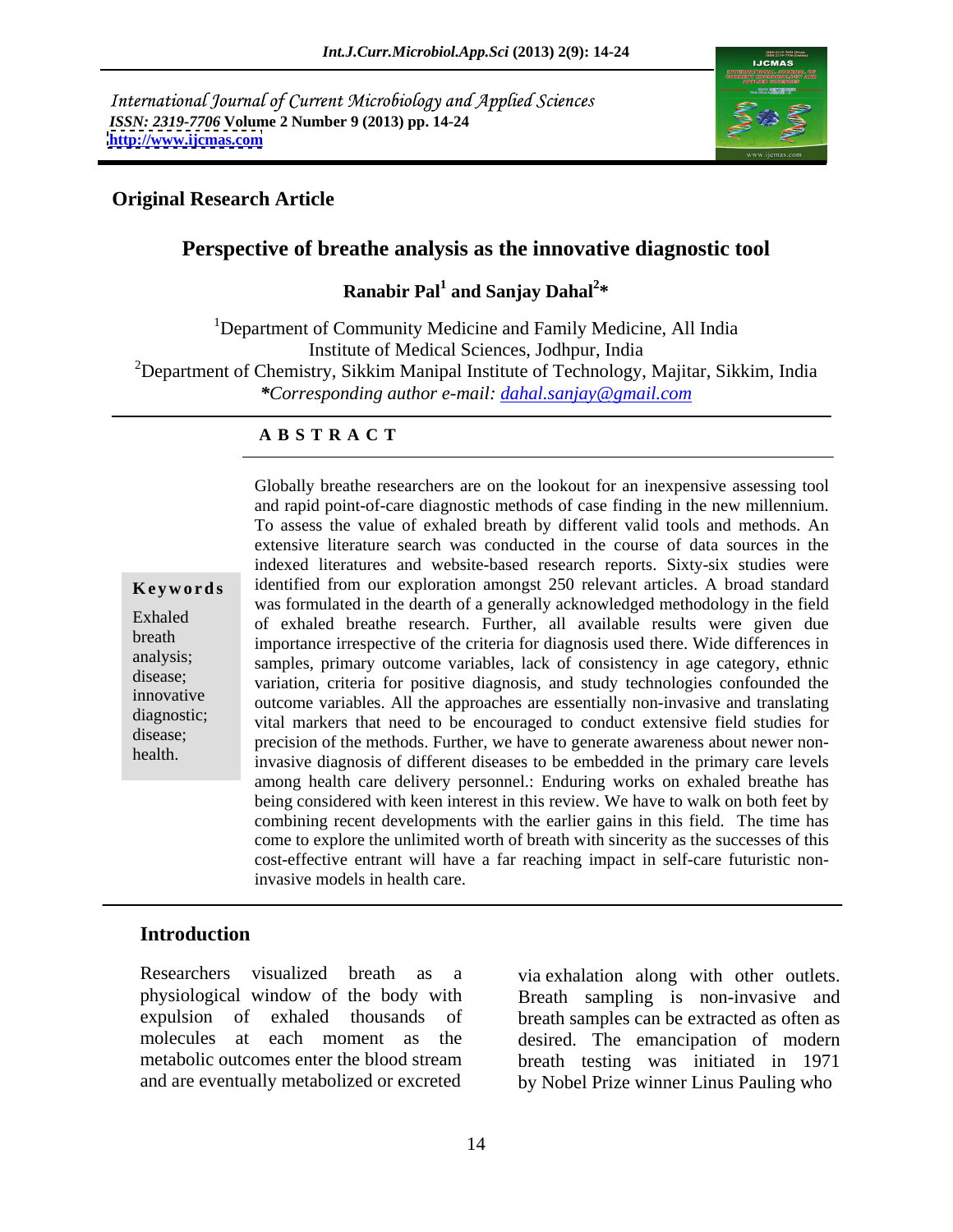showed that breath contain more than 250 analysis by effective methods were distinctive chemicals. With this driving explored with their evolution and force later on scientists have dared to think that human breath is a complex gas of outcomes from all organ-systems. So the exploration of potential biomarkers in exhaled breath is ongoing for the Study design morbidities in pulmonary grid for example in asthma, lung cancer, pulmonary tuberculosis etc. Further, the widespread conducted on the data collected through an use of rapid, non-invasive, and extensive exploration from different inexpensive breath diagnosis promises a sources in which exhaled breathe analysis sea-change in the diagnosis and prognosis were reported, as well as proceedings of beyond lung diseases. Time has come conferences and employing personal when we can now dare to think of connections.. Through an extensive applicability in any problem in whole of website-scanned search in peer reviewed the living human body in health and diseases like transplant rejection, sixty-six studies were identified from our *Helicobacter pylori* infectivity, breath exploration amongst 250 relevant articles alcohol concentration, during anesthesia from various institutional libraries of and ventilation, in surgical interventions; even afford invaluable real-time analysis published since 1990. The studies information during situations of life style were identified by searching Pubmed management or sleep as breath testing entrez and abstracts from scientific offers real-time results on spot at outreach meetings (1990 2012) also. Reviews of and domiciliary infrastructure settings. On citations and reference lists were the top of everything, the nonintrusive performed to identify additional studies by nature that is embedded in the exhaled the search terms exhaled breathe analysis, breath analysis offers unlimited replication biomarkers, diagnosis of airway disease of data in terms of collection of specimen etc. Manual searches were conducted from in amount (unlike blood), timing (unlike review articles, cross references and urine), or frequency (unlike chest previous meta-analyses. Where possible, radiography) and overcome the age sources were contacted for additional barrier(neonates to the elderly) FDA already has approved tools for detection of public domain or for translations from blood alcohol concentration, *Helicobacter pylori* infection, lactose intolerance, and airway monitoring by end-tidal carbon dioxide, and lately the fraction of exhaled<br>nitric oxide (FENO) for asthma nitric oxide (FENO) for asthma We developed few criteria to select studies monitoring. (Paschke *et al.,* 2011; Breath from among peer-reviewed articles. First, gas analysis, 2013; Metabolomx, 2013; we used broad criteria to define breathe

analysis by effective methods were explored with their evolution and attainment.

# **Materials and Methods**

## **Study design**

A retrospective systematic review was extensive exploration from different connections,. Through an extensive journal publications and study reports, sixty-six studies were identified from our from various institutional libraries of India, and websites on exhaled breathe entrez and abstracts from scientific citations and reference lists were etc. Manual searches were conducted from research information unavailable in the public domain or for translations from languages other than English.

### **Selection criteria**

Bajtarevic *et al.*, 2012). **analysis.** Second, we also sought to In this review, contemporary advances and exhaled breathe other than using sensors. prospective worth of exhaled breath Finally, in the absence of universallyinclude all those studies that studied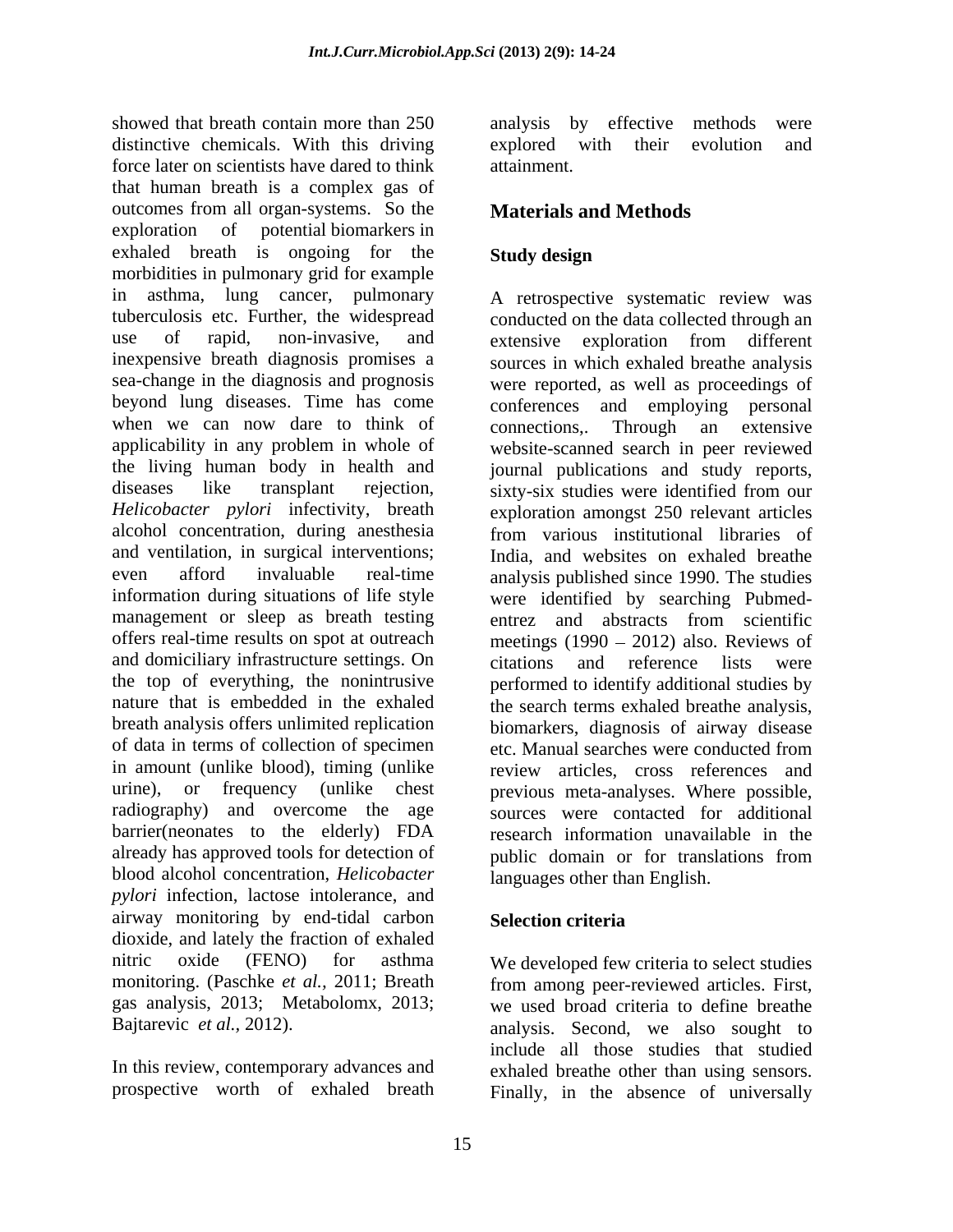acceptance of sensors as non-invasive diagnostic methods from exhaled breath diagnostic method, other methods of looking beyond the pulmonary diseases. diagnosis of breath biomarkers were taken (Dweik and Amann, 2008; Phillips *et al.,* into consideration. 1999; Grob *et al.*, 2008; Grob and Dweik,

**Main outcome variable:** breathe analysis,

The antiquity of studying exhaled breath significant increase in the concentrations as a diagnostic test is unquestionable as a  $\qquad \qquad$  0.3.3-trimethylpentane. 2.3.5as a diagnostic test is unquestionable as a non-invasive diagnosis. Excessive trimethylhexane, 2,4-dimethylheptane and vascular structure and circulatory pattern 4-methyloctane, acetaldehyde, 3in the human lungs has made it possible as surrogate excretory gateway for the metabolic end products. From the father of Medicine Hippocrates, the clinicians have 2-ethoxy-2methylpropane, and hexanal perceived that in certain diseases like diabetes, hepatic and renal ailments and kidney failure, the odor of breath distinctly changes putting firm footstep in the new millennium. The encouraging results are patients suffering from pulmonary finding out novel and reliable non-invasive clinical tools to extend the work on in the viz. dimethylcyclohexa<br>health and disease, covering the entire methylcyclododecane, health and disease, covering the entire methylcyclododecane, and gamut of communicable and non-<br>tetramethylbenzene; others are communicable diseases (Filipiak *et al.*, naphthalene, 1-methyl-, 3-heptanone, 2008; Dweik and Amann, 2008; Phillips

In health and disease the composition of breath changes continuously with 3000 mycobacterial metabolism (exhaled identifiable volatile compounds from hydrogen, nitric oxide (NO), and carbon monoxide to infinite number of organic early markers with prognostic value.<br>
compounds: also endogenously formed [Phillips *et al.*, 1999; Mashir A, Dweik, compounds; also endogenously formed non-gaseous proteins are present that can 2009; Buszewski et al., 2007; Phillips et are edging prospectively for the rapid

1999; Grob *et al.,* 2008; Grob and Dweik, 2013).

disease, health, biomarkers Scientists have noted compounds in **Results and Discussion** acetone, acetaldehyde and isoprene. 2,2- **Data abstraction and analysis**  dimethylethyl)-2-methyl-1,3-propanediyl exhaled breath like methanol, ethanol, diethyl-1,1-biphenyl or 2-methyl-1(1,1 propanoic acid ester. In cancer cell lines significant increase in the concentrations 2,3,3-trimethylpentane, 4-methyloctane, acetaldehyde, 3 methylbutanal, butyl acetate, acetonitrile, acrolein, methacrolein, 2-methylpropanal, 2-butanone, 2-methoxy-2-methylpropane, (Filipiak *et al.,* 2008).

gamut of communicable and non- tetramethylbenzene; others are *et al.,* 1999). pentamethyl-, benzene, 1-methyl-4-(1- **Biomarkers Biomarkers Biomarkers Biomarkers Biomarkers Biomarkers Biomarkers Biomarkers Biomarkers Biomarkers Biomarkers Biomarkers Biomarkers Biomarkers Biomarkers Biomarkers Biomarkers** inorganic gaseous compounds like and detection by trained rats of disease be analyzed by breath condensate. al., 2010; Bourzac, 2010; Marczin et al., Clinically worthwhile thought processes 2011; Volatile Markers of Pulmonary Up to 130 attributable breath biomarkers have been identified that are selective to patients suffering from pulmonary tuberculosis like Monomethylated alkanes, viz. dimethylcyclohexane, methylheptane, methylcyclododecane, and tetramethylbenzene; others are naphthalene, 1-methyl-, 3-heptanone, methylcyclododecane, heptane, 2,2,4,6,6 methylethyl)-,and cyclohexane. Though researches on exhaled nitric oxide from tuberculosis patients had ambivalent results, different breath tests assay mycobacterial metabolism (exhaled antigen 85, mycobacterial urease activity, specific odor in sputum) have promise as early markers with prognostic value. [Phillips *et al.,* 1999; Mashir A, Dweik , 2009; Buszewski *et al.,* 2007; Phillips *et al.,* 2010; Bourzac, 2010; Marczin *et al.,* 2011; Volatile Markers of Pulmonary Tuberculosis in the Breath, 2011; Now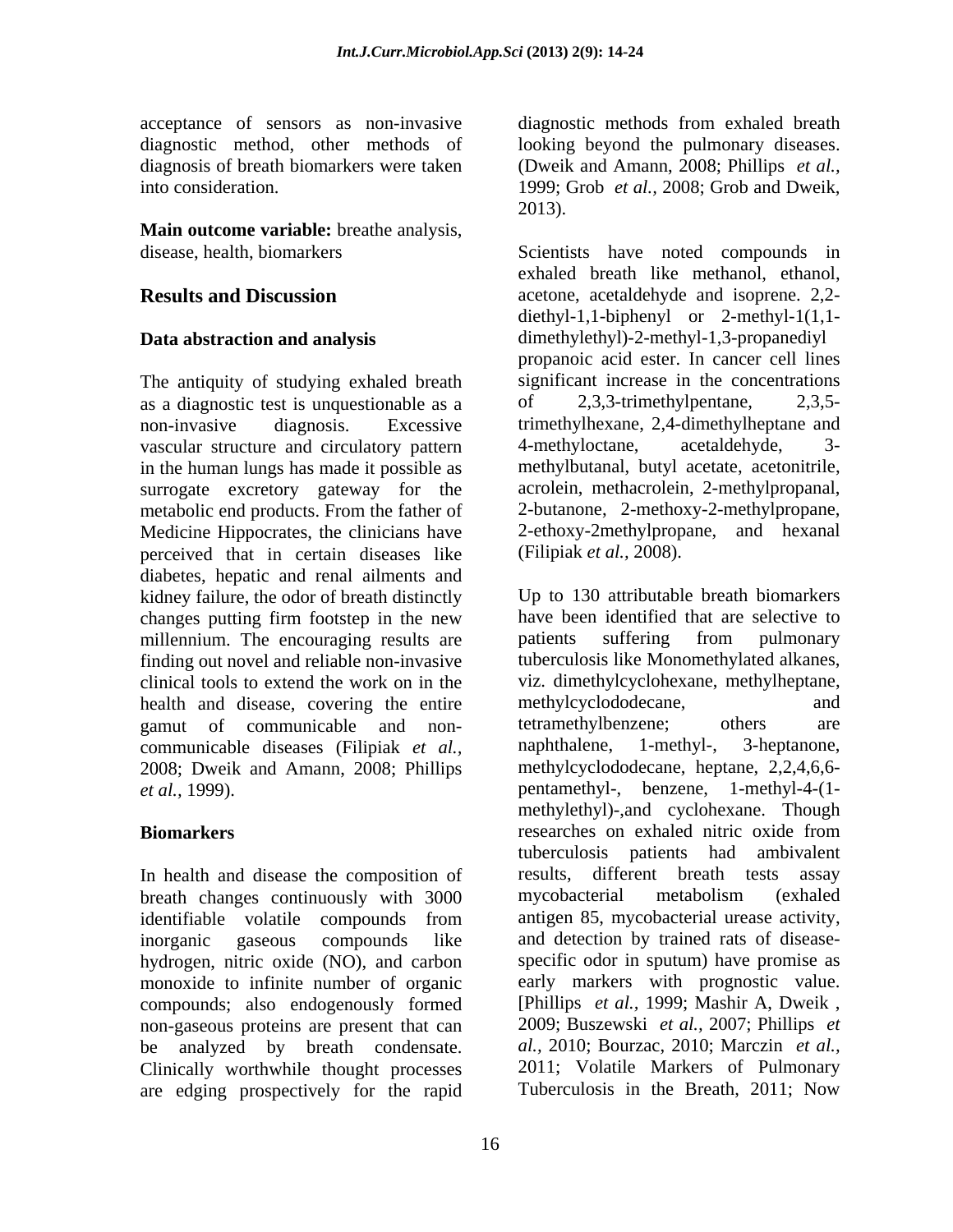There's a Breath Test For Tuberculosis,<br>2011; Van Beek *et al.*, 2011). Later on with the emerging technologies

The initiation of chemiluminescence mass spectroscopy, multi-capillary column analyzers two decades back enabled us to detect NO per billion levels led us to evaluation of exhaled NO as a potential noninvasive method to diagnosis and prognosis of asthma with antiinflammatory therapy (Grob NM, Dweik, 2013). Breath analysts have attempted to find not only the semi volatiles compound in gaseous phase. Yet recently exploration is moving on to the dissolved chemicals in exhaled breath condensate and in exhaled breath vapor for metabolic end products, proteins, obstructive pulmonary disease and asthma

The latter development not only allows augmented portability, training, sampling and analysis, but also provides additional outcome variables and sensitivity (Grob *et* based on a quartz crystal microbalance *al* 2008: Horvath *et al* 2005: Cap *et al* (OCM) sensor with a functional film is *al.,* 2008; Horvath *et al.,* 2005; Cap *et al.,*

Miscellaneous methods in breath research have been used in the past two decades like isotopic ratio mass spectrometer, ultraviolet absorbance spectrometer, gas amplification, immunosensor, bio-optical technology etc. to identify thousands of unique substances in exhaled breath [Phillips *et al.,* 1999; Grob et al., 2008 Buszewski et al., 2007; Phillips et al., are being investigated based on cross-<br>2010: Bourzac 2010: Marczin et al. responsive sensor elements in the 2010; Bourzac, 2010; Marczin et al., 2011; Volatile Markers of Pulmonary Tuberculosis in the Breath, 2011; Now al., 2001; Lai et al., 2002; Mashir et al., 2013 ). 2000; Xie *et al.,* 2007; Tuberculosis

**Tools used** care recognition of chemical in parts per Later on with the emerging technologies have provided more precise yet point-of trillion ranges using selected-ion flow-tube ion mobility mass spectroscopy and proton transfer reaction mass spectroscopy. (Ross, 2008; Perl *et al.,* 2009; Wehinger *et al.,* 2007; Chambers *et al.,* 2012 ).

cytokines, and chemokines. (Fens *et al.,* 2009; Taivans *et al.,* 2009; 2008; Martin *et al.,* 2010). under investigation in breath research. On the other hand, in contrast to the customary quantitative breath biomarker analysis, the electronic nose can make out odor patterns using an array of gas sensors to detect lung cancer, pneumonia, and asthma with specificities and sensitivities up to 98 percent; can distinguish chronic Machado *et al.,* 2005; Dragonieri *et al.,* 2009; Handique, 2013; Electronic Nose can sniff tuberculosis, 2012). Further, a respiratory monitoring system has been based on a quartz crystal microbalance (QCM) sensor with a functional film is (Selyanchyn et al., 2011)

chromatography/mass spectroscopy, photochemical properties in search of Polymerase Chain Reaction (PCR) newer sensors improvement over the past There's a Breath Test For Tuberculosis, disease conditions capable of being<br>2011; Van Beek et al., 2011; Phillips et applied clinically in the near future The basic macrocycle of porphyrin and their metal containing complexes have been methodically explored for their few decades as popular functional chromophores. In a diverse range of research fields, porphyrin and other chemical based colorimetric sensor arrays are being investigated based on crossresponsive sensor elements prototype of olfactory system of mammals to find biomarkers of cancer and other disease conditions capable of being applied clinically in the near future (Paolesse *et al.,* 2008; Hungerford *et al.,*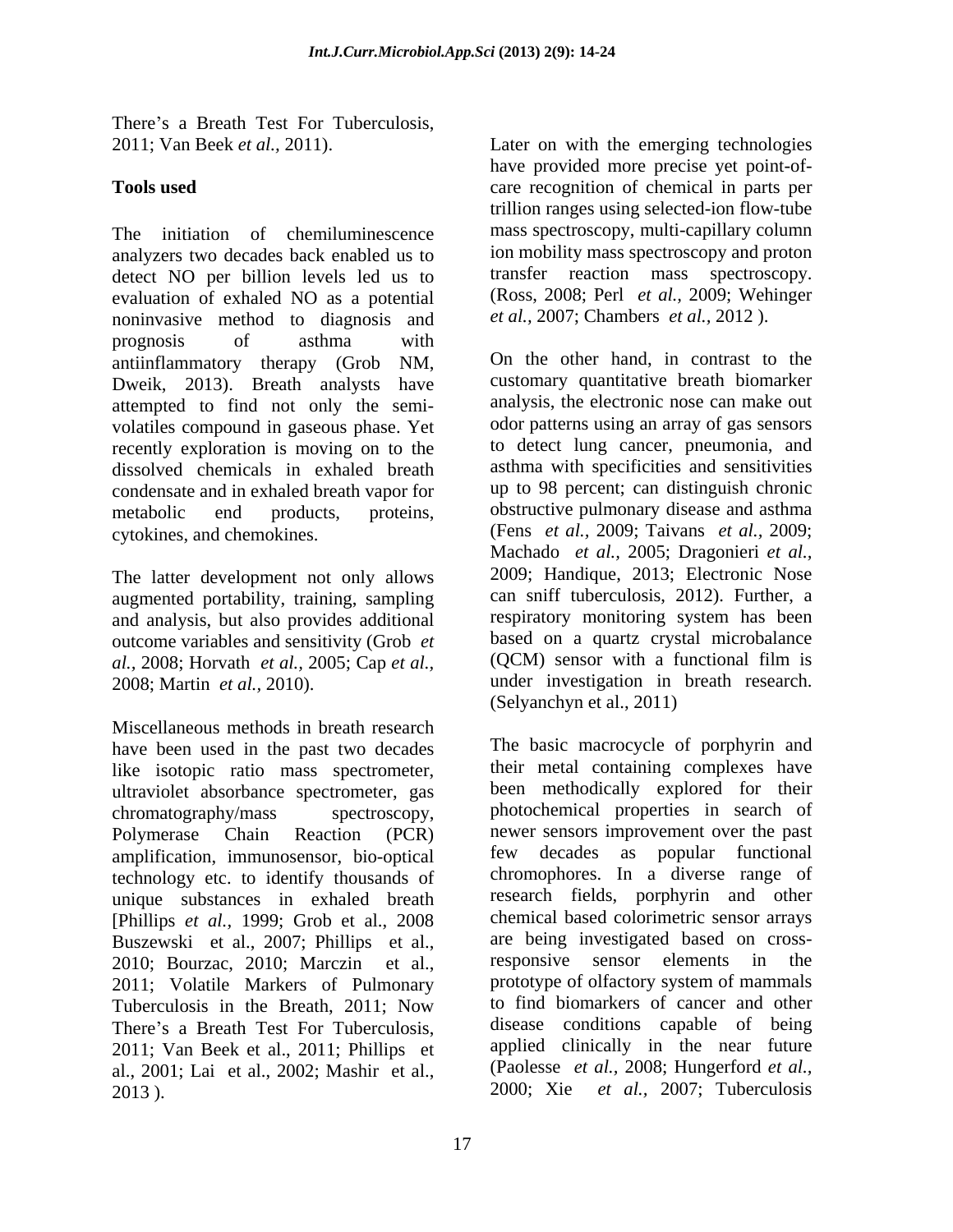Exhaled breath analysis has spectrum of for personalized life style promotive interventions in primary health care under the extendvarying pulse and heart rate, ingestion of diagnosis based on the molecular

Breath analysis may offer a relatively inexpensive, rapid, and non-invasive Exhaled breath analysis is a promising corticosteroids that initiated the diagnosis  $et \ al., \ 2003; \ Maxzone \ et \ al., \ 2007;$ predictable (Grob and Dweik, 2013). of pulmonary tuberculosis (Mashir *et al.,*

The urease breath test can be employed to nose is promising for the diagnosis sensitive and specific (ATS/ERS, 2005). *Mycobacterium tuberculosis*,

Applications Metabolomx, 2013; Rakow *Pseudomonas aeruginosa* and *Aspergillus*  and Suslick, 2000; Pal *et al.,* 2013; Pal *fumigatus*. (Chambers *et al.,* 2012) Breath and Dahal, 2013). biomarkers comprising oxidative stress **Breath analysis in health and diseases** advantages including application womb to either all positive or all negative with 85 tomb, even at the intensive care settings percent accuracy in symptomatic high-risk with advantages of on-line sampling and subjects using GC/MS with a Monte Carlo analysis offers the possibility of providing analysis of time-slice alveolar gradients real-time results in point-of-care or at- (Jain *et al.,* 2011). Metabolomx has home testing, and it increases the potential developed, tested, and deployed a breath a challenge (a test on an ergometer with inexpensive, and completely non-invasive food etc.) (Filipiak *et al.,* 2008; Mashir *et*  fingerprint of the disease signature in *al.,* 2013). exhaled breath (Pal, 2013; Metabolomx. products and volatile metabolites of *Mycobacterium tuberculosis* were identified, when sputum culture, microscopy, and chest radiography were analysis instrument that uses the CSA technology to perform a rapid, diagnosis based on the molecular Applications, 2013).

method for detecting a variety of supplement for confirmation in early circumstances in health and disease. In stages of lung cancer as evidenced by the land mark research the Bronchial numerous studies with specificities and asthma patients were noted with high sensitivities up to 94 percent. (Machado *et*  levels of NO in their exhaled breath that *al.,* 2005; Gordon *et al.,* 1985; Phillips *et*  decreased in response to treatment with *al.,* 1999; Di Natale *et al.,* 2003; Phillips as well as prognosis with anti-Phillips *et al.,* 2008). The combination of inflammatory therapy in asthma patients a positive Computed Tomography (CT) Currently, NO in breath is being evaluated examination has lowered false positive in the detection lung cancer and rate Metabolomx, 2013). Even trained tuberculosis. Though NO has limited value dogs has been tried in the breath diagnosis in diagnosis, it has probability in screening of both early and late stage lung cancers 2013; Costa *et al.,* 2011; Amann *et al.,* approaching 99 percent, providing promise 2011). for future lung cancer breath tests diagnose urease-producing microbial types of high-risk populations, as a tool to species, such as *Helicobacter pylori,* evaluate pulmonary nodules, or as a *Mycobacterium tuberculosis* (Maiga *et al.,* diagnostic test for lung cancer, a breath 2012) Breath testing with an electronic test should be at least 90-95 percent *et al.,* 2003; Mazzone *et al.,* 2007; followed by a Metabolomx breath with sensitivities and specificities (McCulloch *et al.,* 2006). However, in order to be useful screening test for this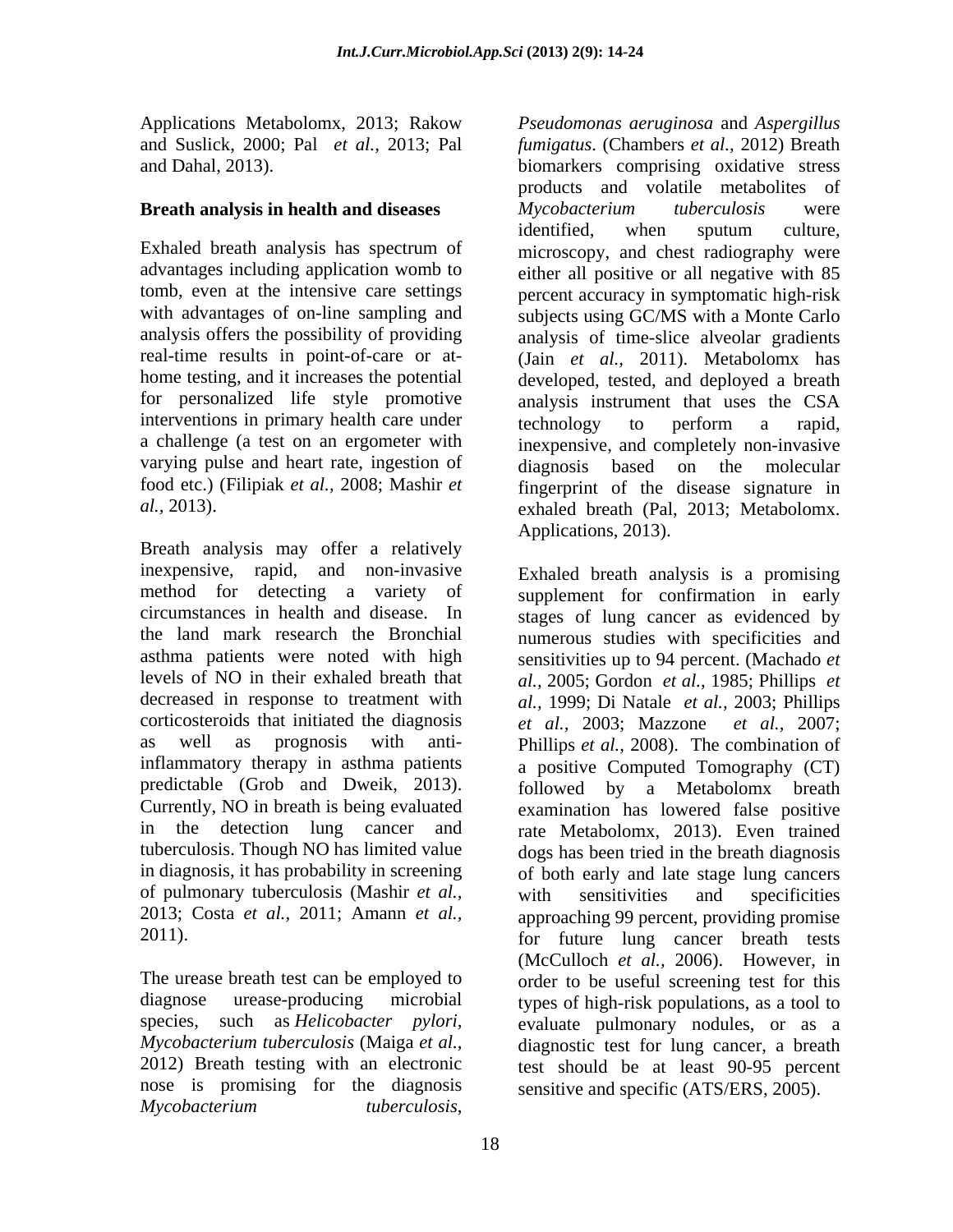Globally, in the transitioning of exhaled *al.,* 2006). Chambers *et al.,* 2012 ).

Probert *et al.*, 2009). there are multitude of possible

chemical-sensing interactions has been capable to identify unique chemical desired outcome are yet to be achieved

With ever expanding possibilities the concept of breath testing has developed

**Ongoing Research methodologies** rapidly over last 20 years. Investigators breath analysis from 'bench side to bed "breathprint" that can provide useful side', this new entrant is a relatively poles information about their physical condition apart in conceptual aspect. Contemporary comprising of innumerable molecules. breath analysis techniques have a New techniques that can identify resurrection of age-old method of smelling fingerprints for specific diseases and as the diagnostic option like the electronic specific markers have been applied with noses based on specific stereochemical the recent advances in breath analysis for characteristics of odorant molecules with a the diagnosis of bacterial and fungal lower combination of thousand of biomarkers respiratory tract infections; yet pre and pathogens (Lai *et al.,* 2002; Costa *et*  concentration techniques are needed to *al.,* 2011; Amann *et al.,* 2011; Munoz *et*  analyze many target VOCs for most *al.,* 1999; Pavlou *et al.,* 2000; Katiyar *et*  systems (Dweik and Amann, 2008; have visualized that similar to a fingerprint, all the individuals has a

Exhaled breathe analysis has Apart from being noninvasive character conventionally taken two major mindsets. The conventional approaches have used spectroscopy based broad range of time personalized medicine at point-of qualitative and quantitative estimations in care, and it increases the potential for even search of individual volatile and non- in the remote domiciliary settings of the volatile compounds (Phillips *et al.,* 2007; developing countries. On the downside, Later on researchers are engaged in seasonal variations to even dietary patterns attempting a pattern recognition in the and environment. Lack of standardization entire assortment of analytes in the is also a major problem; sampling and exhaled breathe and exhaled breathe timing in relation to the respiratory cycle condensate without qualitative or with control of flow, pressure, and quantitative detection of individual ambient conditions are key issues. The chemical which are relatively more researchers are facing problems of noninvasive and inexpensive. Exhaled standardization of tests budding out from a breath analysis using a broad range of range of variables viz. lifestyle factor signature with high accuracy though sampling methods. Historically, in the (Mazzone *et al.,* 2007; Mazzone *et al.,* acceptance of the nontraditional method of 2012; James *et al.,* 2005). testing has been a major hurdle. With their **Applied facets under scan** breath analysis can be repeated without sanction to time, place and person as realthere are multitude of possible confounders, from host diurnal and variations like diet, addiction, ambience of infrastructure based medicine physician blocked mindset exclusively to the microbiological and serological approaches lead to resistance oozing from unawareness and sincere approval of novel method of diagnosis and prognosis. Novel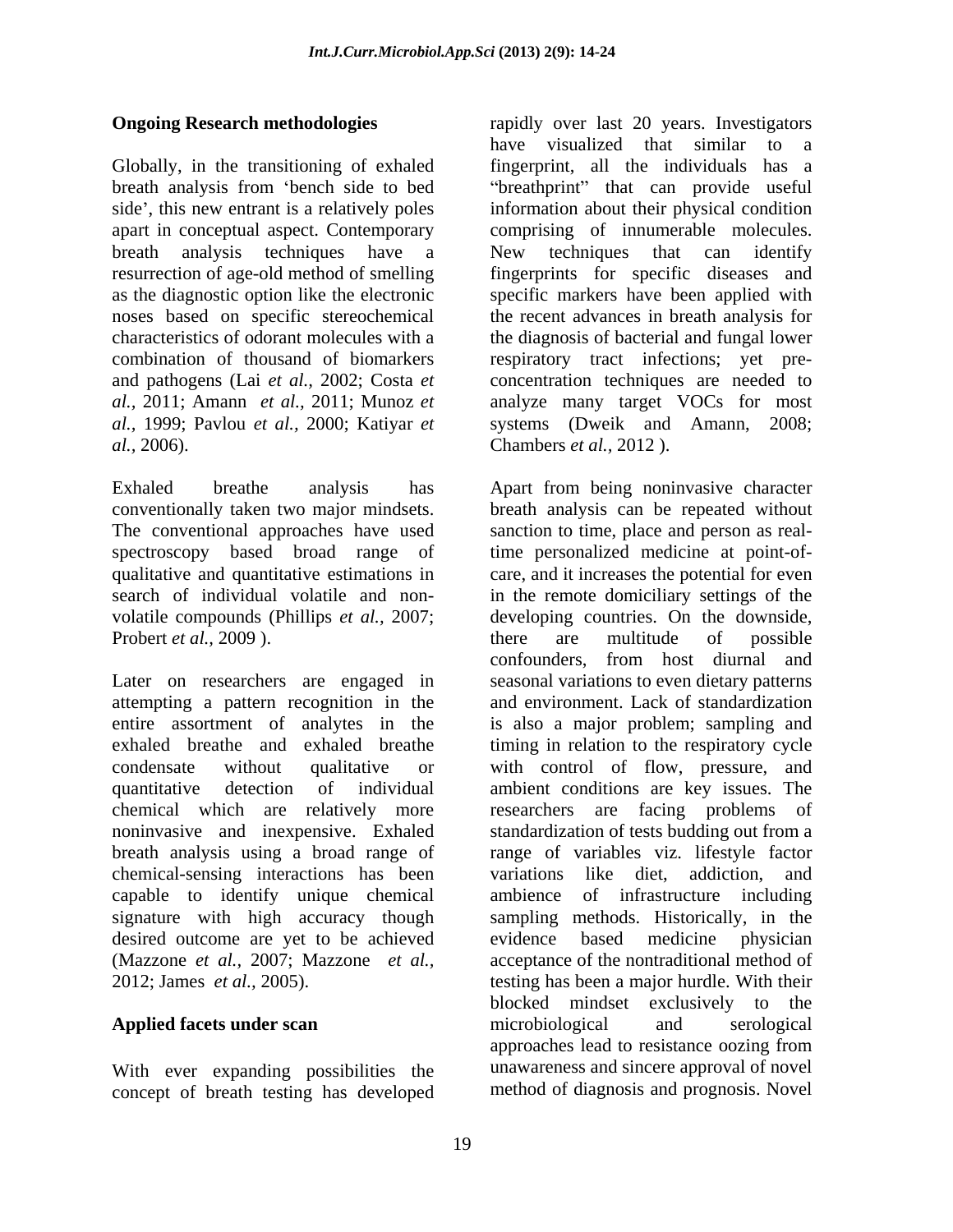tools in sampling, design, standardization, underlying pulmonary gas exchange and and analytical model in breathe testing have unlimited potential to change the concept of primary level care. This is particularly interesting for critically ill persons, as well as for large scale **Limitations of Study** screening, in the case of renal and liver diseases or for cancer. Careful attention needs to be paid to the sensitivity and limit our data published in peer-reviewed specificity of any technique and probable confounders from the environment availability of printed full published (Mashir *et al.,* 2013; Chambers *et al.,* articles. So, we had to depend on free 2012). publications with their on-line availability.

a) endogenous outcomes, b) prescription

Aberrant thinking are pouring in with physiological function or thought processes and help optimum exogenous VOCs penetrating the body as a result of environmental exposure, ingestion of isotopically labeled **References** precursors, producing isotopically labeled carbon dioxide and other Amann, A., M. Corradi , P. Mazzone and metabolites. Bias in sampling frame to the Mutti, A. 2011. Lung cancer

cardiovascular circuit are problems in co-morbid conditions (Breath gas analysis, 2013).

### **Limitations of Study**

With the best of our efforts, we had to journals. Moreover, we have limited

Researchers have uncovered the scientific To sum up, the investigators critically and chemical basis for epidemiological reviewed the ongoing work in the field of link between clinical observations and exhaled breathe analysis as globally these biomarkers of breath that originates from have emerged as a new avenue of nonelements and c) environmental chemicals. diagnosis of diseases exhaled breath Further, special attention should be analysis may be worth developing and devoted to the examination of possible evaluating as a cost-effective competitor in influence of other chemicals present in clinical epidemiology algorithms that may breath matrix known to contain wide range facilitate individual care to enable greater of compounds present at different understanding of the factors influencing concentrations along with some other non- prognosis for a futuristic model of nonendogenous confounders. Moreover, invasive diagnostic procedure. The time precision is required in the abstraction of has come to explore this to the fullest experiences in all the promising methods extent considering future public health prior to recommend as diagnostic tools research priority with the target of with instructions to avoid the influence of approval from the federal governments for environmental effects (Pal, 2013; Breathe use in the primary care level. Further, this analysis during artificial ventilation, kind of systematic review would be of immense impact if this activity could be dynamic assessments of normal community with quantum leap in their pharmacodynamics like assessment of quality life for our future generations invasive tool. For the direct point-of-care kind of systematic review would be of immense impact if this activity could be replicated to bring out knowledge and positive change in attitude of scientific thought processes and help optimum (Dahal and Pal, 2013).

### **References**

complex physiological mechanisms biomarkers in exhaled breath. Expert.Mutti, A. 2011. Lung cancer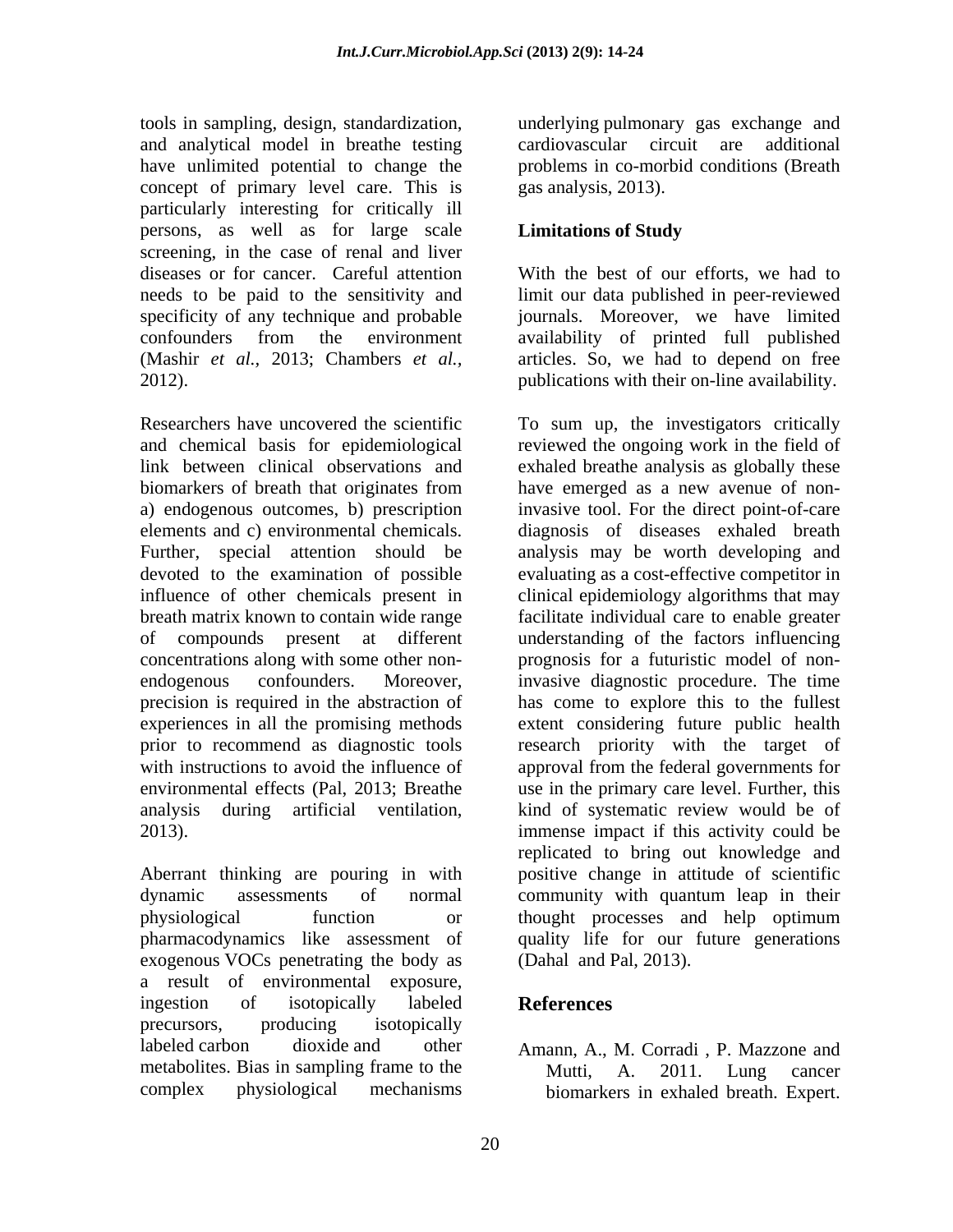- ATS/ERS recommendations for 2011. Unsuitability of exhaled breath standardized procedures for the online condensate for the detection of and offline measurement of exhaled Herpesviruses DNA in the respiratory lower respiratory nitric oxide and nasal tract. J. Virol. Method. 173(2):384-6.
- al., 2009. Noninvasive detection of
- Bourzac, K., 2010. New Breath Based
- Breath gas analysis. 2013. Available from: s\_analysis Breathe analysis during 18:1209-18. EwBTgK#v=onepage&q=breath%20a Res. 2(3):1-3.
- Buszewski, B., M. Kesy, T. Ligor and Amann, A. 2007. Human exhaled air analytics: biomarkers of diseases.
- Cap, P., K. Dryahina, F. Pehal and Spanel,
- Chambers, S.T., A. Scott-Thomas and Epton, M. 2012. Developments in Med. 180:1076-82.
- Costa, C., C. Bucca, B. Massimiliano, P.

Rev. Mol. Diagn. 11(2):207-17. Solidoro, G. Rolla and Cavallo, R. condensate for the detection

- nitric oxide, 2005. Am J Respir Crit Dahal, S., and Pal, R.2013. The Care Med 2005; 171: 912-30. perspective of breathe analysis in Bajtarevic, A., C.Ager, M. Pienz, M. Klieber, K. Schwarz, M. Ligor M, et Dahal, S., and Pal, R.2013. disease recognition. [Editorial] J. Krishna. Institute. Med. Sci. Uni. 2013. (In press).
	- lung cancer by analysis of exhaled Di Natale, C., A. Macagnano, E. breathe. BMC Cancer. 9:348. Martinelli, R. Paolesse, G. Diagnostic. <http://www.technology> Agro and D'Amico A. Lung cancer review.in/biomedicine/20411/ identification by the analysis of breath [http://en.wikipedia.org/wiki/Breath\\_ga](http://en.wikipedia.org/wiki/Breath_ga) gas sensors. Biosens. Bioelectron. Di Natale, C., A. Martinelli, R. Paolesse, G. D Arcangelo, C. Roscioni, A. Finazzi by means of an array of nonselective 18:1209-18.
	- artificial ventilation. 2013. Available Dragonieri, S., J.T. Annema, R. Schot, from: <http://books.google.co.in> M.P. van der Schee, A. Spanevello, P. /books?id=4ncvdqZW5rcC&pg=PA42 Carratu et al., 2009. An electronic 3&lpg=PA423&dq=breath+analysis+a nose in the discrimination of patients s+a+potential+diagnostic+tool+for+tu with non-small cell lung cancer and berculosis&source=bl&ots=ujyEo9M\_ COPD. Lung Cancer 2009, 64:166-70.
	- i2&sig=cghG0AcOLYJPrwgmx4xCA Dweik, R.A., and Amann, A. 2008. PmKTD4&hl=en&sa=X&ei=iLg9UYq Exhaled breath analysis: the new eMMjJrAe6oIDYCg&ved=0CFQQ6A frontier in medical testing. J. Breath. Exhaled breath analysis: the new Res.  $2(3)$ :1-3.
	- nalysis%20as%20a%20potential%20di agnostic%20tool%20for%20tuberculos is&f=false <http://www.thaindian.com/newsportal/> Electronic Nose can sniff tuberculosis.,<br>2012. Available from: [sci-tech/electronic-nose-can-sniff](sci-tech/electronic-nose-can-sniff-)[tuberculosis-with](tuberculosis-with-)[images\\_100575253.html](images_100575253.html)
	- Biomed. Chromatogr. 21(6):553-566. Fens, N., A.H. Zwinderman, M.P. van der P. 2008. Selected ion flow tube mass Roldaan, D. Cheung, E.H. Bel and spectrometry of exhaled breath Sterk, P.J. 2009. Exhaled breath condensate headspace. Rapid Commun profiling enables discrimination of Mass Spectrom. 22:2844-50. chronic obstructive pulmonary disease Schee, S.B. de Nijs, E. Dijkers, A.C. and asthma. Am. J. Respir. CritCare.
	- novel breath tests for bacterial and Filipiak, W., A. Sponring, T. Mikoviny, fungal pulmonary infection. Curr. C. Ager, J. Schubert, W. Miekisch, A. Opin. Pulm. Med. 18: 228-32. Amann and Troppmair, J. 2008. Med. 180:1076-82<u>.</u><br>Filipiak, W., A. Sponring, T. Mikoviny , Release of volatile organic compounds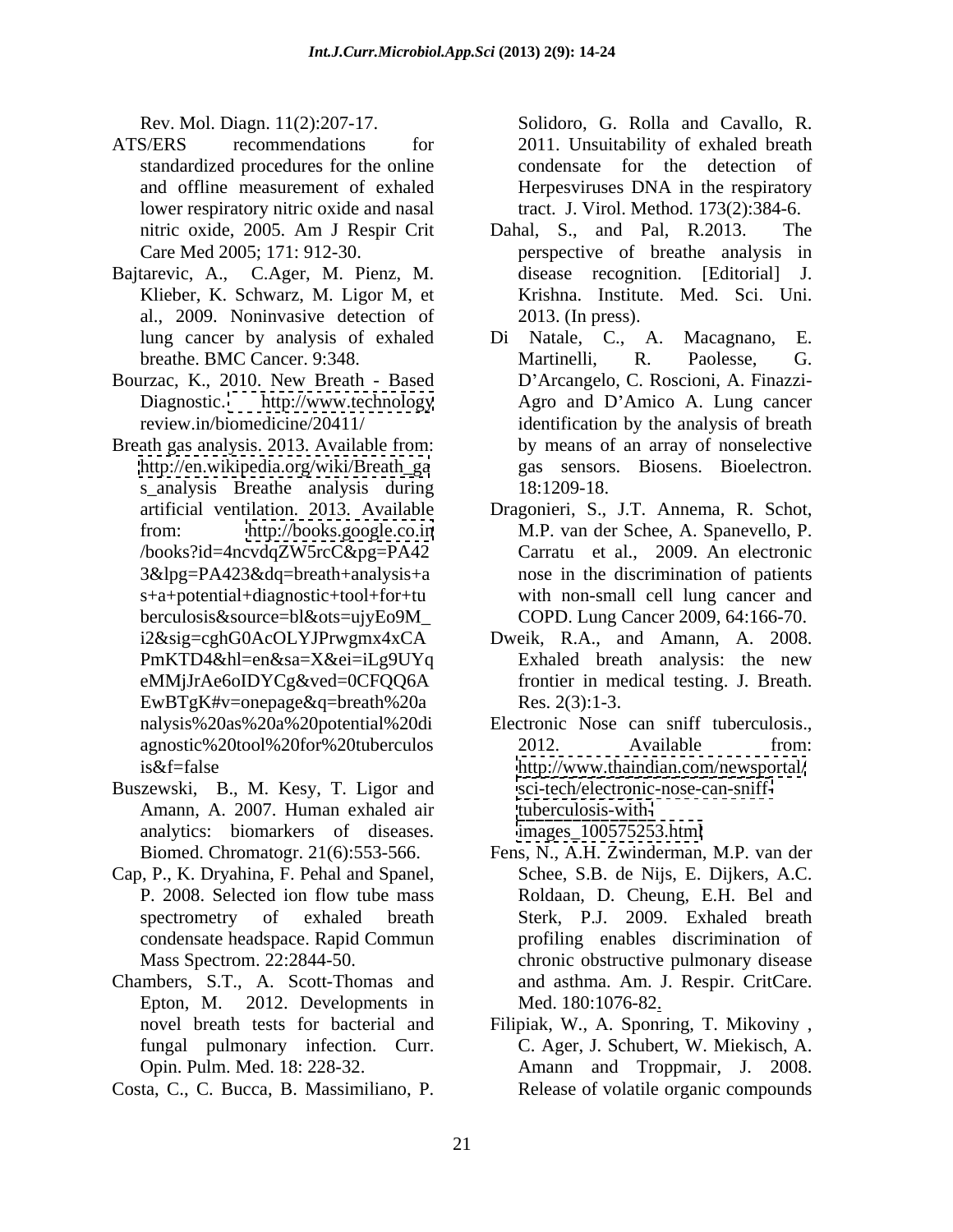8:17. Acta. 149: 1-17.

- patients with lung cancer. Clin. Chem.
- Grob, N.M., and Dweik, R.A. 2013. <http://journal.publications.chestnet.org/>
- 2008. Biomarkers in exhaled breath
- Handique, M., 2013. Breath test by Indian
- Horvath, I., J. Hunt, P.J. Barnes, K. Alving, A. Antczak, E. Baraldi, et al., unresolved questions. Eur. Respir. J.
- of porphyrin-doped sol-gel-derived
- Jain, P., D.S. Thaler , M. Maiga, G.S. antibiotic resistance, and treatment efficacy. J Infect Dis 2011; 204 Suppl
- 

(VOCs) from the lung cancer cell line W .T. 2005. Chemical Sensors for CALU-1 in vitro. Cancer Cell Inter. Electronic Nose Systems. Microchim. Acta. 149: 1–17.

- Gordon, S.M., J.P. Szidon, B.K. Katiyar, S. K., S. Prakash and Arun, S. Krotoszynski, R.D. Gibbons and O Neill, H.J. 1985. Volatile organic in Patients of Asthma: Response to compounds in exhaled air from 31:1278-82. College of Allergy, Asthma and Exhaled Nitric Oxide in Asthma From Punjab published in Indian. J. Allergy. Diagnosis, to Monitoring, to Asthma Immunol. 20(2) : 121-1:53 COCS from the buy can-be a Natural Mine can-be a Natural Mine and Associates for the stock of the stock of the stock of the stock of the stock of the stock of the stock of the stock of the stock of the stock of the stock 2006. Exhaled Breath Condensate PH Treatment. Proceedings from 40th Annual Convention of the Indian Applied Immunology 2006 Jalandhar,
- Screening: Are We There Yet? Lai, S.Y., O.F. Deffenderfer, W. Hanson, Available from: M.P. Phillips and Thaler, E.R. 2002. Grob, N.M., M. Aytekin and Dweik, R.A. bacterial pathogens with the electronic Identification of upper respiratory nose. Laryngoscope. 112: 975-9.
	- condensate: a review of collection, processing and analysis. J. Breath. Res. Deffenderfer, T. Burch, S. Zheng, P.J. 2(3):037004. Mazzone, et al.,2005. Detection of scientists promises faster diagnosis of exhaled breath. Am J Respir Crit Care TB. Available from: Med. 171:1286-91. Machado, R.F., D. Laskowski, O. lung cancer by sensor array analyses of exhaled breath. Am J Respir Crit Care Med. 171:1286-91.
	- <http://www.livemint.com/2011/11/072> Maiga, M., A. Abaza and Bishai, W.R. <23240/Breath-test-by-Indian-> 2012. Current tuberculosis diagnostic <scientis.html?> atype=tp tools & role of urease breathe test. Indian. J. Med. Res. 135:731-6.
	- 2005. Exhaled breath condensate: Yacoub and Barnes, P. J.2011. Disease methodological recommendations and markers in exhaled breath; p290. 26:523-48. retrieved on October 18, 2011. Marczin, N., S.A. Kharitonov, M.H. From: <http://books.google.co.in/books>
- Hungerford, G., M.I.C. Ferreira, M.P. Martin, A.N., G.R. Farquar, A.D. Jones Pereira, J.A. Ferreira and Coelho, A.F. and Frank, M. 2010. Human breath 2000. Spectroscopic characterization analysis: methods for sample matrices. J Fluoresc. 10: 283-90. background effects. Anal. Bioanal. analysis: methods for sample collection and reduction of localized Chem. 396:739-50.
	- Timmins, W.R. Bishai, G.F. Hatfull et Mashir, A., and Dweik, R.A. 2009. al., 2011. Reporter phage and breath Exhaled breath analysis: the new tests: emerging phenotypic assays for diagnosing active tuberculosis, engineering. Adv. Powder. Technol. Exhaled breath analysis: the new interface between medicine and 20(5):420-425.
	- 4:S1142-50. Dweik, R A. 2013. Medical Mashir, A., K. Paschke, D. Laskowski and Dweik, R A. 2013. Medical Applications of Exhaled Breath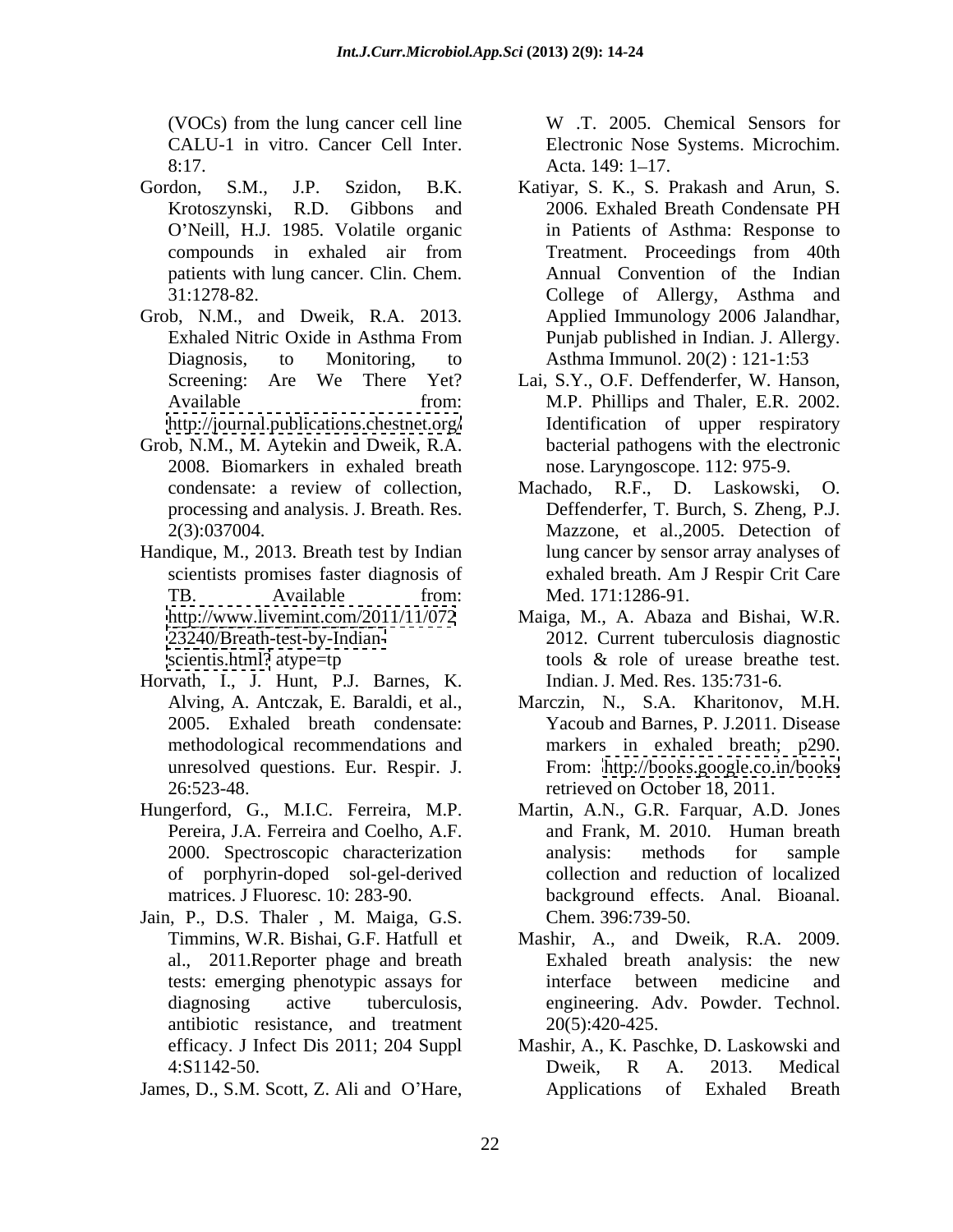Analysis and Testing. Pulmonary Critical care Sleep Update Article | <edical-applications-exhaled-breath->

- T.2007. Diagnosis of lung cancer by
- Mazzone, P.J., X.F. Wang, Y. Xu, T. Mekhail, M.C. Beukemann, J. Na, September 2013 issue (in press).<br>J.W. Kemling, K.S. Suslick and Pal, R., S. Dahal, A. Gurung, S. Doma Thorac. Oncol. 7(1): 137-42. Bioassays. 2(7): 1019-23
- late-stage lung and breast cancers. Acta.63:103-112.
- Metabolomx. Applications. Lung Cancer R.A. 2011. Clinical applications of <http://metabolomx.com/applications/lu>
- 
- Tuberculosis.2013. Available from:
- Munoz, B.C., G. Steinthal and Sunshine, for use in an electronic nose. Sensor
- <http://getbetterhealth.com/now-theres->

<a-breath-test-for-tuberculosis/> 2010.03.12.

- 02.01.11. Available from: Pal, R., 2013. Biomarkers of diseases in <http://www.chestnet.org/accp/pccsu/m> human exhaled breathe. Al Ameen. J. human exhaled breathe. Al Ameen. J. Med .Sci. 6(2):104-5.
- <analysis-and-testing?page=0,3> Pal, R., 2013.Exhaled breathe analysis in Mazzone, P., J. Hammel, R. Dweik, J. Na, tuberculosis case detection: the new C. Czich, D. Laskowski and Makhail, horizon. [Editorial]. Nepal. J. tuberculosis case detection: the new horizon. [Editorial]. Nepal. J. Epidemiol. (In press)
	- the analysis of exhaled breath with a Pal,R., and Dahal, S. 2013. Diagnosis of calorimetric sensor array. Thorax. pulmonary tuberculosis in total human 62:565-68. exhaled breathe analysis by porphyrin based sensor. Inter. J. Scientific Res. September 2013 issue ( in press).
	- Sasidhar, M. 2012. Exhaled Breath Bhutia and Sharma, A. 2013. Spotting Analysis with a Colorimetric Sensor biomarkers of pulmonary tuberculosis Array for the Identification and in human exhaled breath using Characterization of Lung Cancer. J. porphyrin based sensor array. Int. J. Pal, R., S. Dahal, A. Gurung, S. Doma Bioassays. 2(7): 1019-23
- McCulloch, M., T. Jezierski, M. Paolesse, R., L. Lvova, S. Nardis, C. Di Broffman, A. Hubbard, K. Turner and Natale, A. D'Amico and Lo Castro, F. Janecki, T. 2006. Diagnostic accuracy 2008.Chemical images by porphyrin of canine scent detection in early- and arrays of sensors. Microchim. arrays of sensors. Microchim.  $Acta.63:103-112.$ 
	- Integr. Cancer. Ther. 5:30-9. Paschke, K.M., A. Mashir and Dweik, detection. 2013. Available from: breath testing. F1000 Medicine breath testing. F1000 Medicine Reports. 2:56 .
- <ng-cancer-detection/> Pavlou, A.K., N. Magan, D. Sharp, J. Metabolomx. Applications. Brown, H. Barr and Turner, A.P. 2000. Tuberculosis.2013. Available from: An intelligent rapid odour recognition <http://isensesystems.com/applications/t> model in discrimination of <uberculosis/> The extended Electrophone extended Helicobacter pylori and other Metabolomx. Applications. gastroesophageal isolates in vitro. model in discrimination of Helicobacter pylori and other Biosens. Bioelectron. 15: 333-2.
	- <http://isensesystems.com/applications/t> Perl, T., E. Carstens, A. Hirn, M. Quintel, <uberculosis/> W. Vautz, J. Nolte and Junger, M. S.1999. Conductive polymer-carbon concentrations by breath analysis using black composites-based sensor arrays ion mobility spectrometry. Br. J. 2009. Determination of serum propofol Anaesth. 103:822-7.
- Rev. 19:300-5. Phillips, M., J. Herrera, S. Krishnan, M. Now There's a Breath Test For Zain, J. Greenberg and Cataneo, R.N. Tuberculosis. 2010. Available from: 1999. Variation in volatile organic compounds in the breath of normal